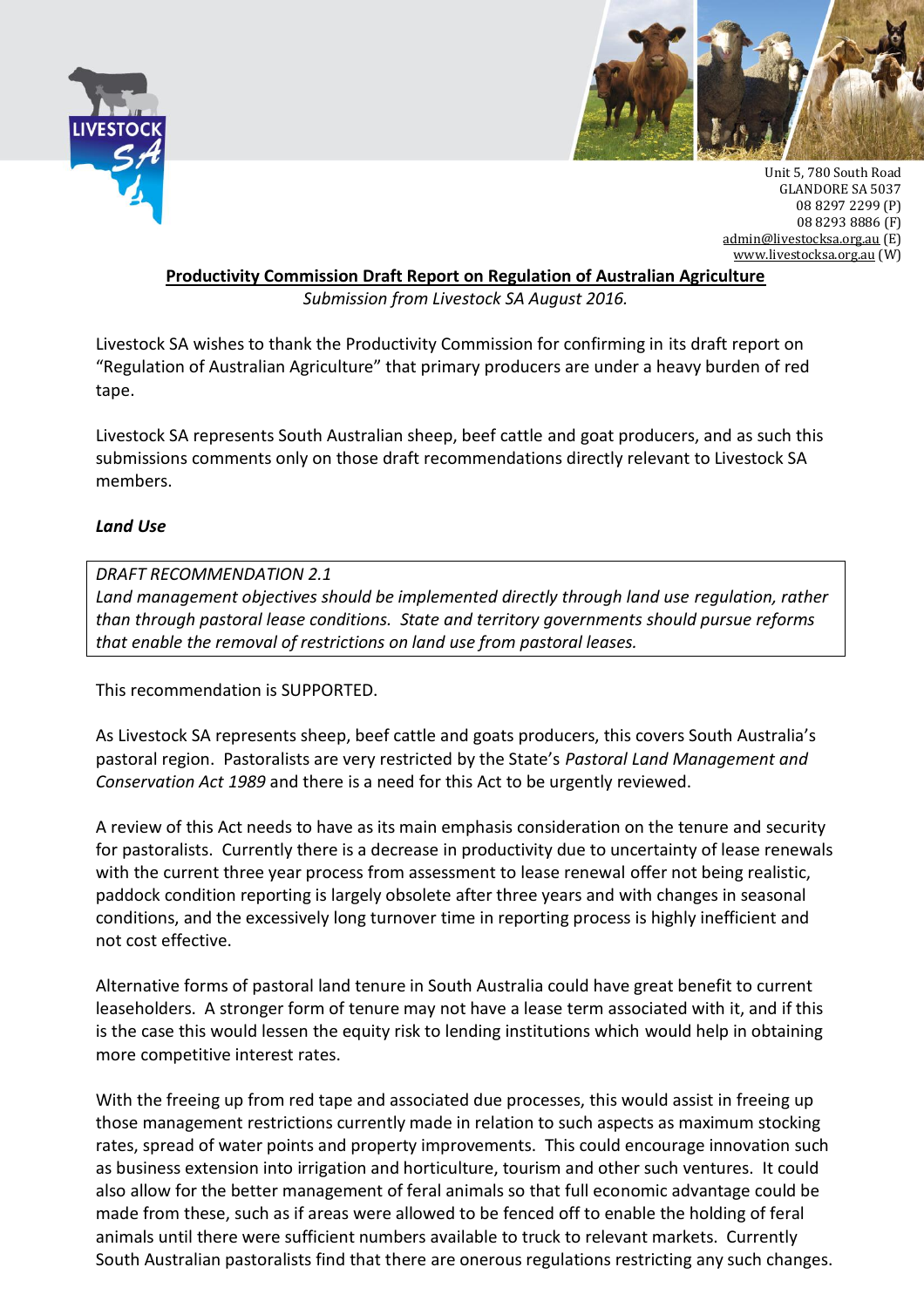Although the value of current leases would not rise in some States, in South Australia the constraints that come which the over-protective but poorly administered *Pastoral Land Management and Conservation Act 1989* need to be overhauled. This would encourage wider investment into this State from a broader band of investors who currently do not realise the potential of South Australia's pastoral industry.

Currently pastoral families are leaving the industry (as evident in decreasing enrolments for School of the Air and Distant Education). This exodus is eroding the way of life in the pastoral region. Reform of pastoral tenure could help in reversing this trend which would keep valuable knowledge and land management skills developed by succeeding generations of ownership, to benefit and underpin future agricultural production and sound environmental stewardship.

Reform of pastoral lease conditions could help generate more community wealth at a regional and local level which could better support and guide current and future government investment initiatives for greater public benefit.

## *Environmental regulations*

*DRAFT RECOMMENDATION 3.1* 

*The Australian, state and territory governments, in consultation with natural resource management organisations, should ensure that native vegetation and biodiversity conservation regulations:* 

- *are risk based (so that landholders' obligations are proportionate to the impacts of their proposed actions)*
- *rely on assessments at the landscape scale, not just at the individual property scale*
- *consistently consider and balance economic, social and environmental factors.*

#### *DRAFT RECOMMENDATION 3.2*

*The Australian, state and territory governments should continue to develop market-based approaches to native vegetation and biodiversity conservation. Where the community is seeking particular environmental outcomes, governments could achieve them by buying environmental services (such as native vegetation retention and management) from existing landholders.* 

These recommendations are SUPPORTED.

Currently restrictions on touching native vegetation does place onerous restrictions on producers wanting to make changes to their production such as expanding irrigation or allowing grazing. Through membership of Primary Producers SA, Livestock SA is involved with working with the State Government on its review of the State's native vegetation and this is slowly leading to a more practical approach to conserving native vegetation.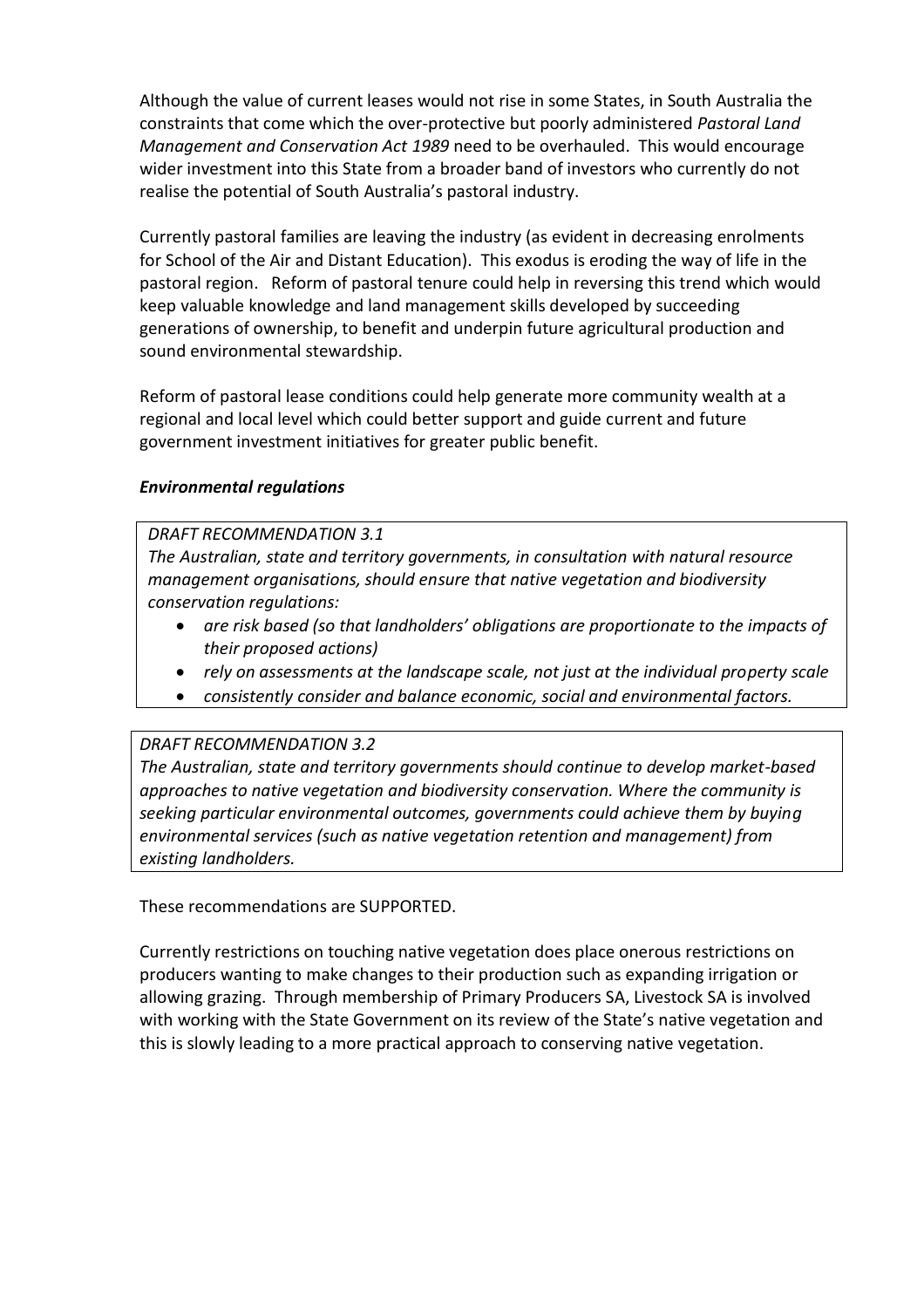*DRAFT RECOMMENDATION 3.3* 

*The Australian, state and territory governments should review the way they engage with landholders about environmental regulations, and make necessary changes so that landholders are supported to understand the environmental regulations that affect them, and the actions required under those regulations. This would be facilitated by:* 

- *recognising and recruiting the efforts and expertise of landholders and community-based natural resource management organisations*
- *building the capability of, and landholders' trust in, environmental regulators.*

This recommendation is SUPPORTED.

Through Primary Producers SA, Livestock SA is involved in a "Agriculture and NRM: working together" project. Unfortunately just as this project is gaining traction, the State Government is forcing an unduly high increase in NRM levies onto producers mainly to help pay for water planning and management costs incurred by the State Department of Environment, Water and Natural Resources when the whole community should be contributing. As this is at the expense of on-the-ground NRM projects, this is not assisting in encouraging a good relationship between primary producers and South Australia's regional NRM Boards.

# *Regulation of Farm Welfare*

## *DRAFT RECOMMENDATION 5.1*

*The Australian Government should take responsibility for ensuring that scientific principles guide the development of farm animal welfare standards. To do this, an independent body tasked with developing national standards and guidelines for farm animal welfare should be established.* 

*The body should be responsible for determining if new standards are required and, if so, for managing the regulatory impact assessment process for the proposed standards. It should include an animal science and community ethics advisory committee to provide independent evidence on animal welfare science and research on community values.* 

This recommendation is NOT SUPPORTED.

This recommendation is inconsistent with most of the other draft recommendations and indeed the tone of the draft report, as it is proposing more regulation not less.

In the case of the sheep, beef cattle and goat industries all have over recent years been heavily involved in developing standards and guidelines. These industries have invested significant amounts of their own industry funds, as well as a considerable amount of time in drafting, consulting and negotiating standards and guidelines. It is unclear with this recommendation if this process would have to be repeated which will mean there has been a considerable waste of resources.

It is essential that no funding is removed from the current organisations that are involved with sheep, beef cattle and goats including AHA, AWI and MLA. It is concerning that funding already allocated to livestock industries may have to be re-channelled if this recommendation is accepted.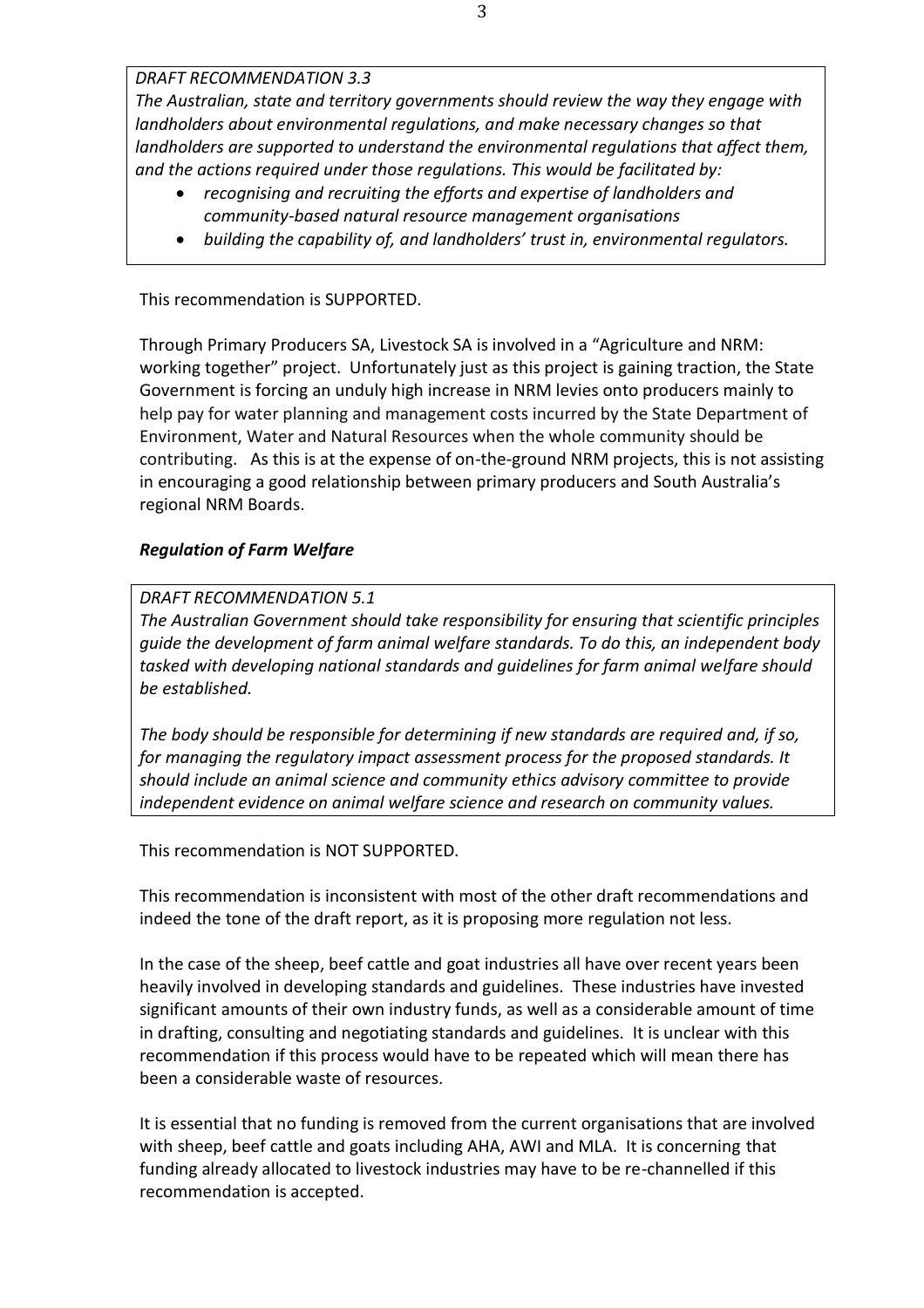With this recommendation, not only would there be a need for Australian Government funding, but it may be that animal welfare and animal rights groups also need to contribute. As for the well-reasoned recommendations on environmental regulations, similarly where the community is seeking particular animal welfare outcomes, then it should not be left solely up to producers to be expected to put these in place where these are not necessarily essential solely for animal welfare.

Currently, livestock industries are obliged to fund many large initiatives as government continues to withdraw, for example, from the extension and biosecurity spaces. Funding should not be re-channelled from initiatives that have proven they work and are providing real animal health and welfare outcomes, for a speculative arrangement based on unproven assumptions.

# *DRAFT RECOMMENDATION 5.2*

*State and territory governments should review their monitoring and enforcement functions for farm animal welfare and make necessary changes so that:* 

- *there is separation between agriculture policy matters and farm animal welfare monitoring and enforcement functions*
- *a transparent process is in place for publicly reporting on monitoring and enforcement activities*
- *adequate resourcing is available to support an effective discharge of monitoring and enforcement activities.*

*State and territory governments should also consider recognising industry quality assurance schemes as a means of achieving compliance with farm animal welfare standards where the scheme seeks to ensure compliance (at a minimum) with standards in law, and involves independent and transparent auditing arrangements.* 

This recommendation is NOT SUPPORTED.

The 'conflict of interest' between the Department(s) of Agriculture overseeing livestock regulation is a continuous theme in the draft report. This premise needs to be challenged. This is actively promoted by animal rights groups and is part of their long term campaign for an Independent Office of Animal Welfare.

In South Australia, the [Department of Primary Industries and Regions SA \(PIRSA\)](http://www.pir.sa.gov.au/) has considerable expertise and this needs to be used towards oversight of the livestock industries. Livestock SA believes this is the same for other States too.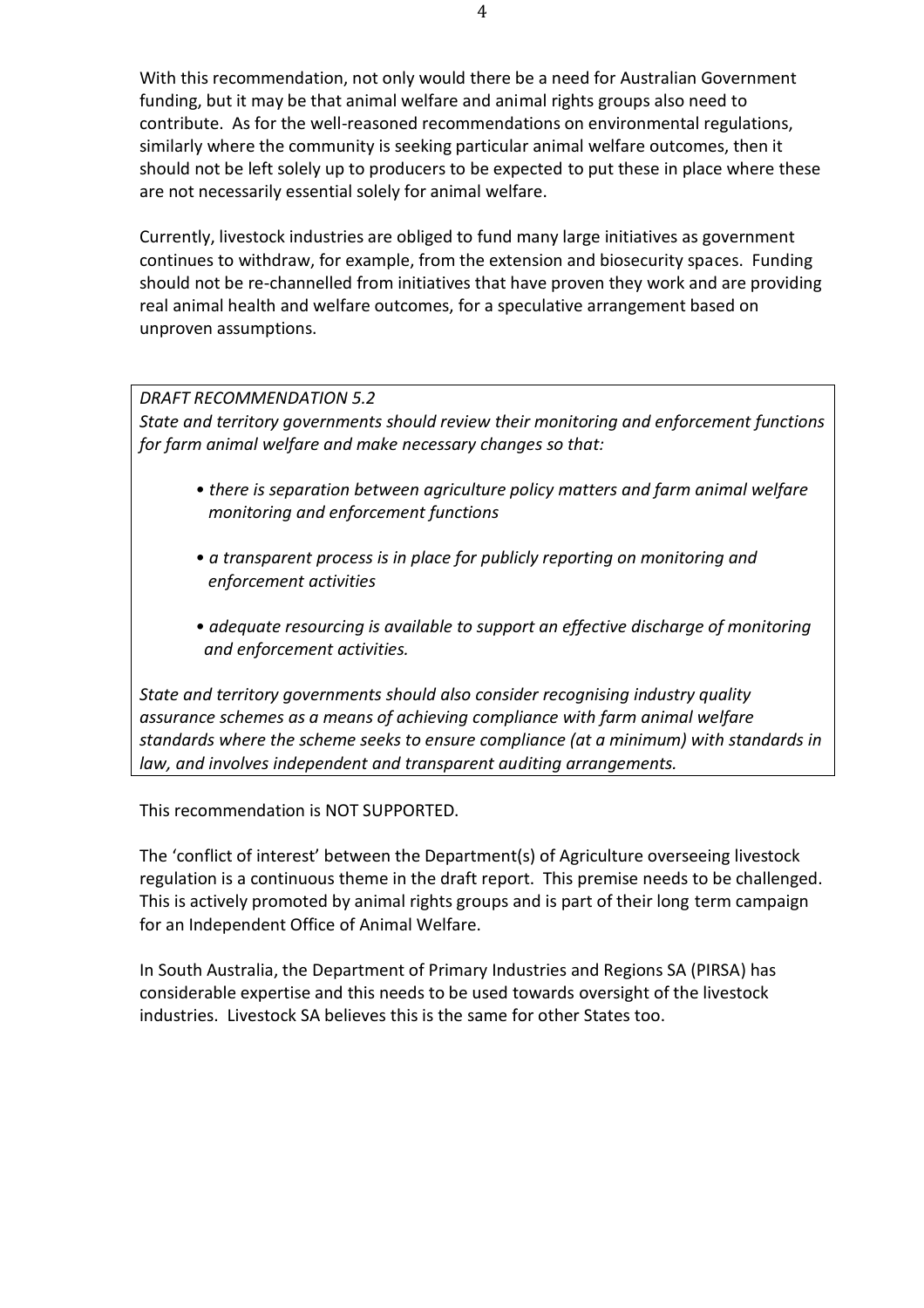#### *Transport*

# *DRAFT RECOMMENDATION 8.1*

*States and territories that are participating in the Heavy Vehicle National Law should increase the number of routes that are gazetted for heavy vehicle access. Permits should only be required in locations where there are significant risks to public safety or infrastructure that must be managed on a case-by-case basis.* 

*There are arrangements in South Australia to allow road users to propose and undertake road route assessments for gazettal, and in Queensland to fund road assessments and gazettals on both state and local roads. These arrangements should be considered for adoption in other jurisdictions or expansion in respective states.* 

This recommendation is SUPPORTED.

Through the South Australian 90-day transport project, a number of key initiatives have already been achieved out of this project including the approval of higher mass load vehicles to access Viterra sites across South Australia, the use of quad road train combinations between Port Augusta and the Northern Territory border, the introduction of tri-axle dollies for use in road train combinations, removing the minimum limit from the system of common registration date for multiple farm vehicles, and more recently allowing night movement of oversize and overmass agricultural machinery.

Livestock SA would like to see this 90-day transport project repeated or even done on a regular basis to continue progress in the area of making the road network systems serve both the general community and agriculture more efficiently.

#### *DRAFT RECOMMENDATION 8.2*

*The Australian, state and territory governments should pursue road reforms to improve the efficiency of road infrastructure investment and use, particularly through the introduction of road-user charging for selected roads, the creation of Road Funds, and the hypothecation of revenues in a way that incentivises the efficient supply of roads.* 

While this recommendation has some merit, it is of concern to Livestock SA.

Agriculture serves the whole population and a strong agriculture sector is an asset to all Australians delivering abundant clean, safe, and fresh produce to the greater population at a competitive price.

The upkeep of the road networks that deliver this produce should be a cost for all Australians. To charge regional agricultural business for the lion's share of local and regional road infrastructure projects will cripple agriculture and the smaller rural, regional and remote towns and communities.

If there is to be road levies put on vehicles (though increased registration charges based on mass or through the use of tolls) then it should be done either on all vehicles registered or if cost recovery measured are desired they should be imposed in areas of population for this is where the most haulage of agricultural products exist.